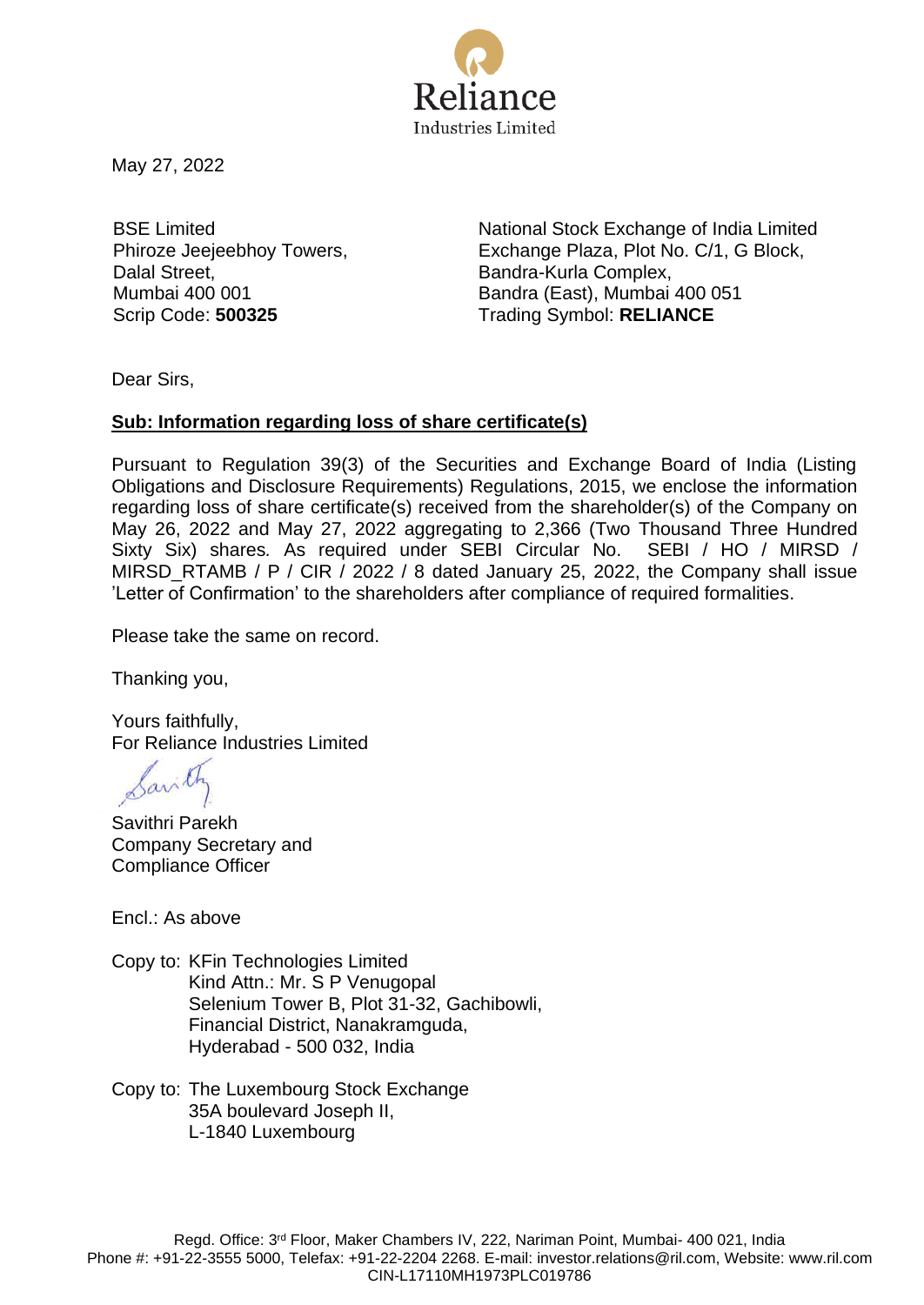## **Annexure to our letter dated May 27, 2022 for loss of share certificate(s) RELIANCE INDUSTRIES LIMITED Details of Share certificate(s) lost - May 26, 2022**

| Sr.          | Folio No. | Name                                     | Jt. Name -1                 | No. of          | Certificate | Distinctive No.(s)             |            |
|--------------|-----------|------------------------------------------|-----------------------------|-----------------|-------------|--------------------------------|------------|
| No.          |           |                                          |                             | <b>Shares</b>   | No.(s)      | From                           | To         |
| 1            | 12451741  | RAJANI PRABHAKAR VINOD                   | JAYSHREE GANANATH VINOD     | 11              | 2404673     | 45956026                       | 45956036   |
| 2            | 12451741  | <b>RAJANI PRABHAKAR VINOD</b>            | JAYSHREE GANANATH VINOD     | 10              | 10224560    | 183651537                      | 183651546  |
| 3            | 12451741  | RAJANI PRABHAKAR VINOD                   | JAYSHREE GANANATH VINOD     | $\overline{2}$  | 12517127    | 256297332                      | 256297333  |
| 4            | 12451741  | RAJANI PRABHAKAR VINOD                   | JAYSHREE GANANATH VINOD     | 1               | 14092548    | 331071009                      | 331071009  |
| 5            | 12451741  | RAJANI PRABHAKAR VINOD                   | JAYSHREE GANANATH VINOD     | 24              |             | 55035301 1337625662            | 1337625685 |
| 6            | 12451741  | <b>RAJANI PRABHAKAR VINOD</b>            | JAYSHREE GANANATH VINOD     | 42              |             | 62338049 2195444491 2195444532 |            |
| 7            | 17956043  | <b>RAJESH KUMAR SUROLIA</b>              |                             | 4               |             | 50524113 1160591112 1160591115 |            |
| 8            | 17956043  | <b>RAJESH KUMAR SUROLIA</b>              |                             | 72              |             | 58361010 1620779787            | 1620779858 |
| 9            | 17956043  | <b>RAJESH KUMAR SUROLIA</b>              |                             | 76              |             | 62300087 2192351608 2192351683 |            |
| 10           | 23038722  | <b>SHRIRAM GUPTA</b>                     | <b>SAROJ GUPTA</b>          | 4               |             | 66699691 6879343499 6879343502 |            |
| 11           | 23976129  | <b>GORAUV JAIN</b>                       |                             | 5               |             | 62013039 2182425612            | 2182425616 |
| 12           | 23976129  | <b>GORAUV JAIN</b>                       |                             | 5               |             | 66649596 6873734367            | 6873734371 |
| 13           | 28742924  | <b>PRAVAT MANDAL</b>                     |                             | 20              | 59687817    | 56110579                       | 56110598   |
| 14           | 28742924  | <b>PRAVAT MANDAL</b>                     |                             | 20              |             | 59687818 1165461664 1165461683 |            |
| 15           | 28742924  | <b>PRAVAT MANDAL</b>                     |                             | 80              |             | 59687819 6894054352 6894054431 |            |
| 16           | 28742924  | <b>PRAVAT MANDAL</b>                     |                             | 40              |             | 62591853 2217590880 2217590919 |            |
| 17           | 29566411  | <b>MANJU U MEHTA</b>                     | SURAJ KANWAR D MEHTA        | 2               | 7078862     | 143745975                      | 143745976  |
| 18           | 29566411  | MANJU U MEHTA                            | <b>SURAJ KANWAR D MEHTA</b> | 16              | 7078863     | 143745977                      | 143745992  |
| 19           | 29566411  | MANJU U MEHTA                            | <b>SURAJ KANWAR D MEHTA</b> | 12              | 10521617    | 188238072                      | 188238083  |
| 20           | 29566411  | MANJU U MEHTA                            | SURAJ KANWAR D MEHTA        | 15              | 12913916    | 259345876                      | 259345890  |
| 21           | 29566411  | MANJU U MEHTA                            | SURAJ KANWAR D MEHTA        | 5               | 53466232    | 1251111267                     | 1251111271 |
| 22           | 29566411  | MANJU U MEHTA                            | SURAJ KANWAR D MEHTA        | 40              |             | 53466233 1251111272            | 1251111311 |
| 23           | 29566411  | <b>MANJU U MEHTA</b>                     | SURAJ KANWAR D MEHTA        | 90              |             | 62501916 2210729751 2210729840 |            |
| 24           |           | 68977975 SUSMIT ROY                      |                             | 25              | 16634298    | 466165045                      | 466165069  |
| 25           | 68977975  | <b>SUSMIT ROY</b>                        |                             | 25              |             | 51079346 1169230503 1169230527 |            |
| 26           | 68977975  | <b>SUSMIT ROY</b>                        |                             | 50              |             | 62589740 2217410354            | 2217410403 |
| 27           | 73469163  | <b>RAJESH KUMAR</b>                      | SNGEETA DEVI                | 25              | 16175440    | 403851925                      | 403851949  |
| 28           | 73469163  | <b>RAJESH KUMAR</b>                      | SNGEETA DEVI                | 5               | 16175441    | 403851950                      | 403851954  |
| 29           | 73469163  | <b>RAJESH KUMAR</b>                      | <b>SNGEETA DEVI</b>         | 20              |             | 52941940 1241955490 1241955509 |            |
| 30           | 73469163  | <b>RAJESH KUMAR</b>                      | SNGEETA DEVI                | 10              |             | 52941941 1241955510 1241955519 |            |
| 31           |           | 73469163 RAJESH KUMAR                    | <b>SNGEETA DEVI</b>         | 60              |             | 62284749 2191246729 2191246788 |            |
|              |           | 32   76041067   KRISHNA PURSHOTTAM TOTLA |                             | 25              |             | 16463481 409449980 409450004   |            |
| 33           |           | 110894832 SUSMIT ROY                     |                             | 18 <sup>1</sup> |             | 57928944 1606744922 1606744939 |            |
| 34           |           | 110894832 SUSMIT ROY                     |                             | 18              |             | 62175154 2184435100 2184435117 |            |
| 35           |           | 110894832 SUSMIT ROY                     |                             | 36              |             | 66874284 6893844950 6893844985 |            |
| 36           |           | 112260831 MAHESH BHAI SHAH               | ANILABEN M SHAH             | 36              |             | 58509914 1628020041 1628020076 |            |
| 37           |           | 112260831 MAHESH BHAI SHAH               | <b>ANILABEN M SHAH</b>      | 36              |             | 62335263 2195226618 2195226653 |            |
| 38           |           | 112260831 MAHESH BHAI SHAH               | <b>ANILABEN M SHAH</b>      | 72              |             | 66569543 6866178737 6866178808 |            |
| 39           |           | 112309872 KRUTI M SHAH                   | ANILABEN M SHAH             | 36              |             | 59537562 1592054460 1592054495 |            |
| 40           |           | 112309872 KRUTI M SHAH                   | <b>ANILABEN M SHAH</b>      | 36              |             | 62335265 2195226690 2195226725 |            |
| 41           |           | 112309872 KRUTI M SHAH                   | <b>ANILABEN M SHAH</b>      | 72              |             | 66569545 6866178881 6866178952 |            |
| 42           |           | 113595364 DINESHCHANDRA AGARWAL          |                             | 45              |             | 59721435 1610818041 1610818085 |            |
| 43           |           | 113595364 DINESHCHANDRA AGARWAL          |                             | 45              |             | 59721436 2196407033 2196407077 |            |
| 44           |           | 113595364 DINESHCHANDRA AGARWAL          |                             | 90              |             | 66592228 6867733436            | 6867733525 |
|              |           | 45   127365914 PREM NATH BHUTANI         |                             | 18              | 61818251    | 2180168463                     | 2180168480 |
| <b>TOTAL</b> |           |                                          |                             |                 |             |                                |            |